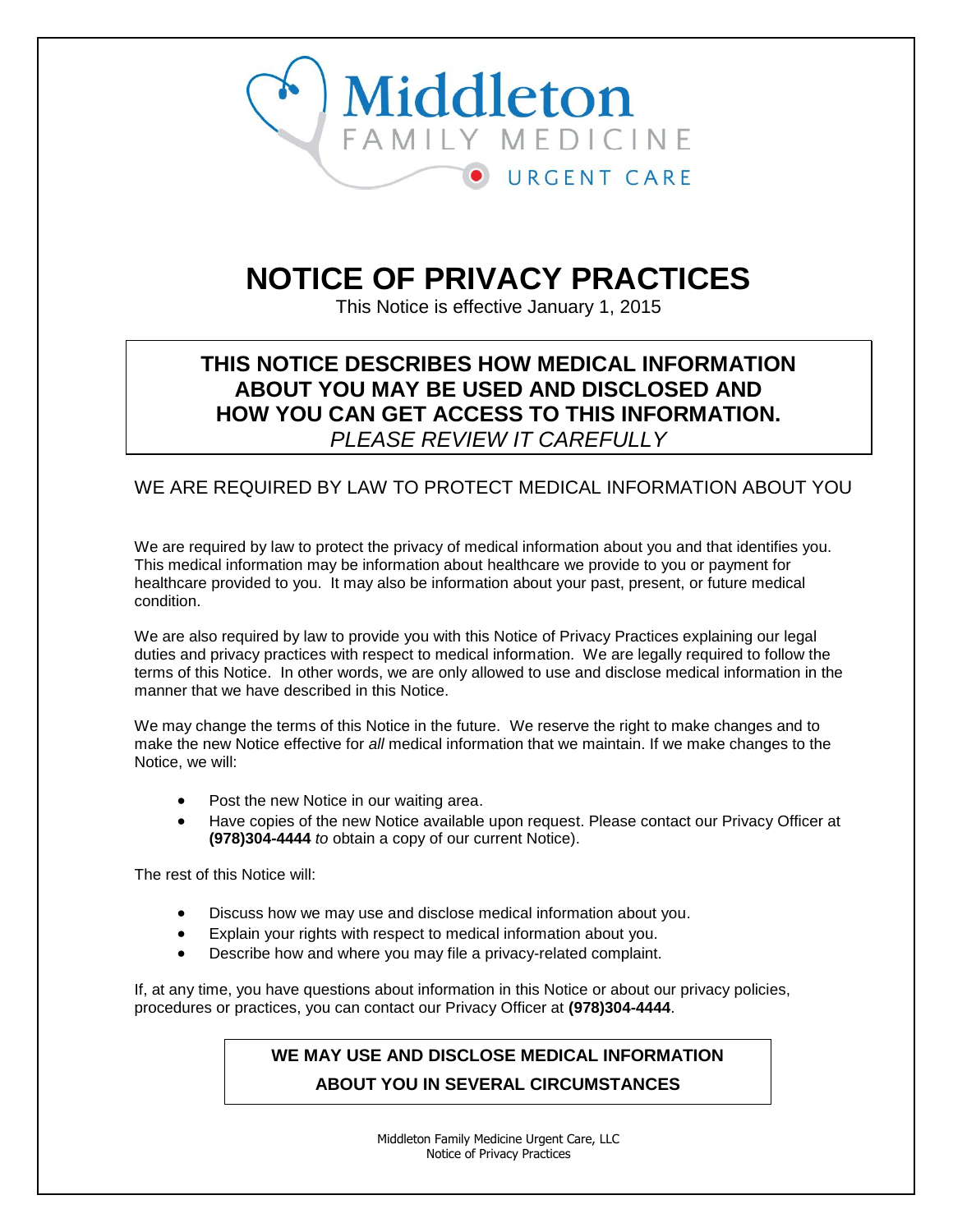

We use and disclose medical information about patients every day. This section of our Notice explains in some detail how we may use and disclose medical information about you in order to provide healthcare, obtain payment for that healthcare, and operate our business efficiently. This section then briefly mentions several other circumstances in which we may use or disclose medical information about you. For more information about any of these uses or disclosures, or about any of our privacy policies, procedures or practices, contact our Privacy Officer at **(978)304-4444**.

# **1. Treatment**

We may use and disclose medical information about you to provide healthcare treatment to you. In other words, we may use and disclose medical information about you to provide, coordinate or manage your healthcare and related services. This may include communicating with other healthcare providers regarding your treatment and coordinating and managing your healthcare with others.

**Example:** Susan is a patient at the health department. The receptionist may use medical information about Susan when setting up an appointment. The nurse practitioner will likely use medical information about Susan when reviewing Susan's condition and ordering a blood test. The laboratory technician will likely use medical information about Susan when processing or reviewing her blood test results. If, after reviewing the results of the blood test, the nurse practitioner concludes that Susan should be referred to a specialist, the nurse may disclose medical information about Susan to the specialist to assist the specialist in providing appropriate care to Susan.

# **2. Payment**

We may use and disclose medical information about you to obtain payment for healthcare services that you received. This means that, within the health department, we may *use* medical information about you to arrange for payment (such as preparing bills and managing accounts). We also may *disclose* medical information about you to others (such as insurers, collection agencies, and consumer reporting agencies). In some instances, we may disclose medical information about you to an insurance plan *before* you receive certain healthcare services because, for example, we may need to know whether the insurance plan will pay for a particular service.

**Example:** Susan is a patient at the health department and she has private insurance. During an appointment with a nurse practitioner, the nurse practitioner ordered a blood test. The health department billing clerk will *use* medical information about Susan when he prepares a bill for the services provided at the appointment and the blood test. Medical information about Susan will be *disclosed* to her insurance company when the billing clerk sends in the bill.

**Example:** The nurse practitioner referred Susan to a specialist. The specialist recommended several complicated and expensive tests. The specialist's billing clerk may contact Susan's insurance company before the specialist runs the tests to determine whether the plan will pay for the test.

# **3. Healthcare Operations**

We may use and disclose medical information about you in performing a variety of business activities that we call "healthcare operations." These "healthcare operations" activities allow us to, for example, improve the quality of care we provide and reduce healthcare costs. For example, we may use or disclose medical information about you in performing the following activities:

- Reviewing and evaluating the skills, qualifications, and performance of healthcare providers taking care of you.
- Providing training programs for students, trainees, healthcare providers or non-healthcare professionals to help them practice or improve their skills.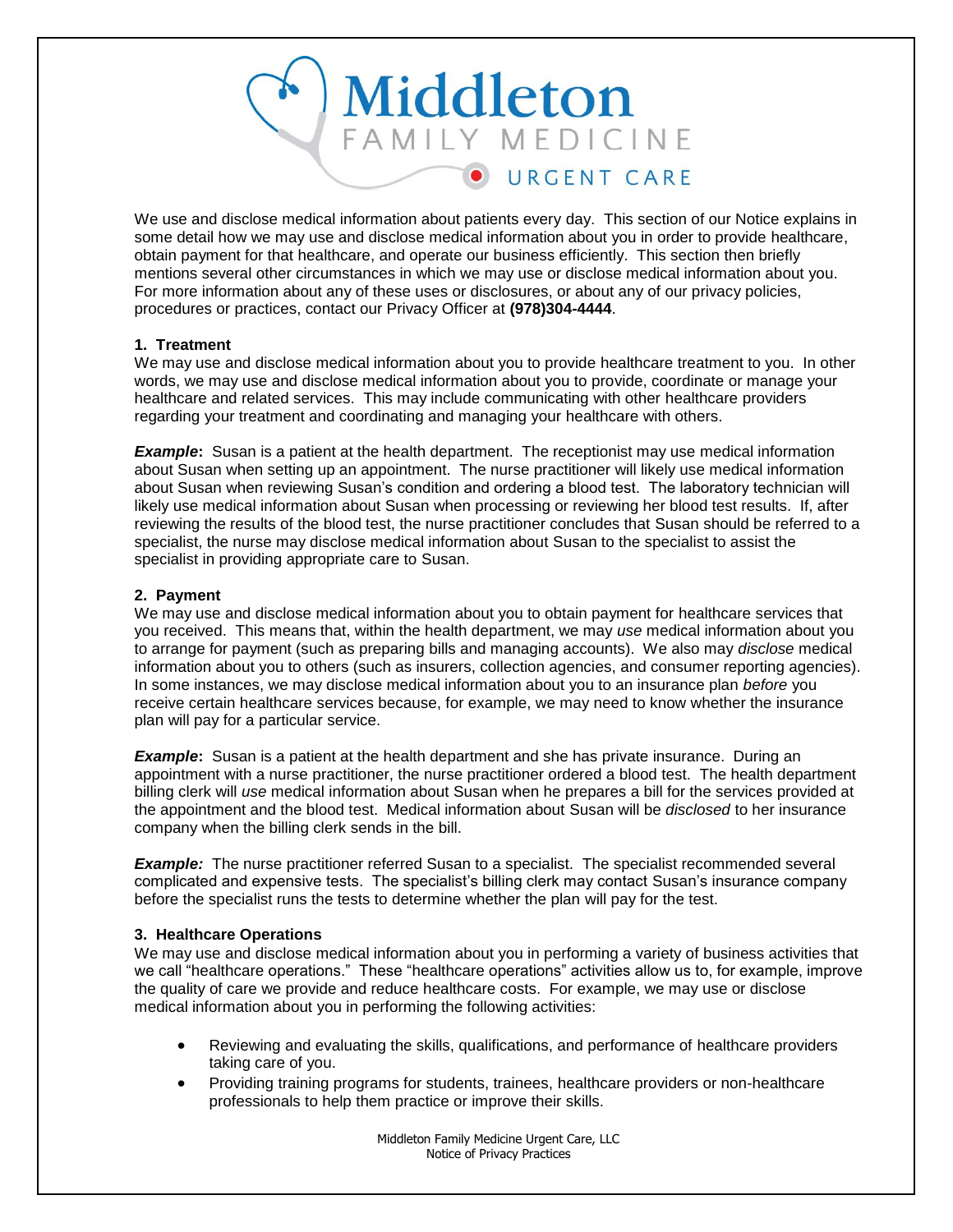

- Cooperating with outside organizations that evaluate, certify or license healthcare providers, staff or facilities in a particular field or specialty.
- Reviewing and improving the quality, efficiency and cost of care that we provide to you and our other patients.
- Improving healthcare and lowering costs for groups of people who have similar health problems and helping manage and coordinate the care for these groups of people.
- Cooperating with outside organizations that assess the quality of the care others and we provide, including government agencies and private organizations.
- Planning for our organization's future operations.
- Resolving grievances within our organization.
- Reviewing our activities and using or disclosing medical information in the event that control of our organization significantly changes.
- Working with others (such as lawyers, accountants and other providers) who assist us to comply with this Notice and other applicable laws.

**Example:** Susan was diagnosed with diabetes. The health department used Susan's medical information – as well as medical information from all of the other health department patients diagnosed with diabetes – to develop an educational program to help patients recognize the early symptoms of diabetes. (Note: The educational program would not identify any specific patients without their permission).

**Example:** Susan complained that she did not receive appropriate healthcare. The health department reviewed Susan's record to evaluate the quality of the care provided to Susan. The health department also discussed Susan's care with an attorney.

# **4. Persons Involved in Your Care**

We may disclose medical information about you to a relative, close personal friend or any other person you identify if that person is involved in your care and the information is relevant to your care. If the patient is a minor, we may disclose medical information about the minor to a parent, guardian or other person responsible for the minor except in limited circumstances. For more information on the privacy of minors' information, contact our Privacy Officer at **(978)304-4444**.

We may also use or disclose medical information about you to a relative, another person involved in your care or possibly a disaster relief organization (such as the Red Cross) if we need to notify someone about your location or condition.

You may ask us at any time not to disclose medical information about you to persons involved in your care. We will agree to your request and not disclose the information except in certain limited circumstances (such as emergencies) or if the patient is a minor. If the patient is a minor, we may or may not be able to agree to your request.

**Example**: Susan's husband regularly comes to the health department with Susan for her appointments and he helps her with her medication. When the nurse practitioner is discussing a new medication with Susan, Susan invites her husband to come into the private room. The nurse practitioner discusses the new medication with Susan and Susan's husband.

# **5. Required by Law**

We will use and disclose medical information about you whenever we are required by law to do so. There are many state and federal laws that require us to use and disclose medical information. For example, state law requires us to report gunshot wounds and other injuries to the police and to report known or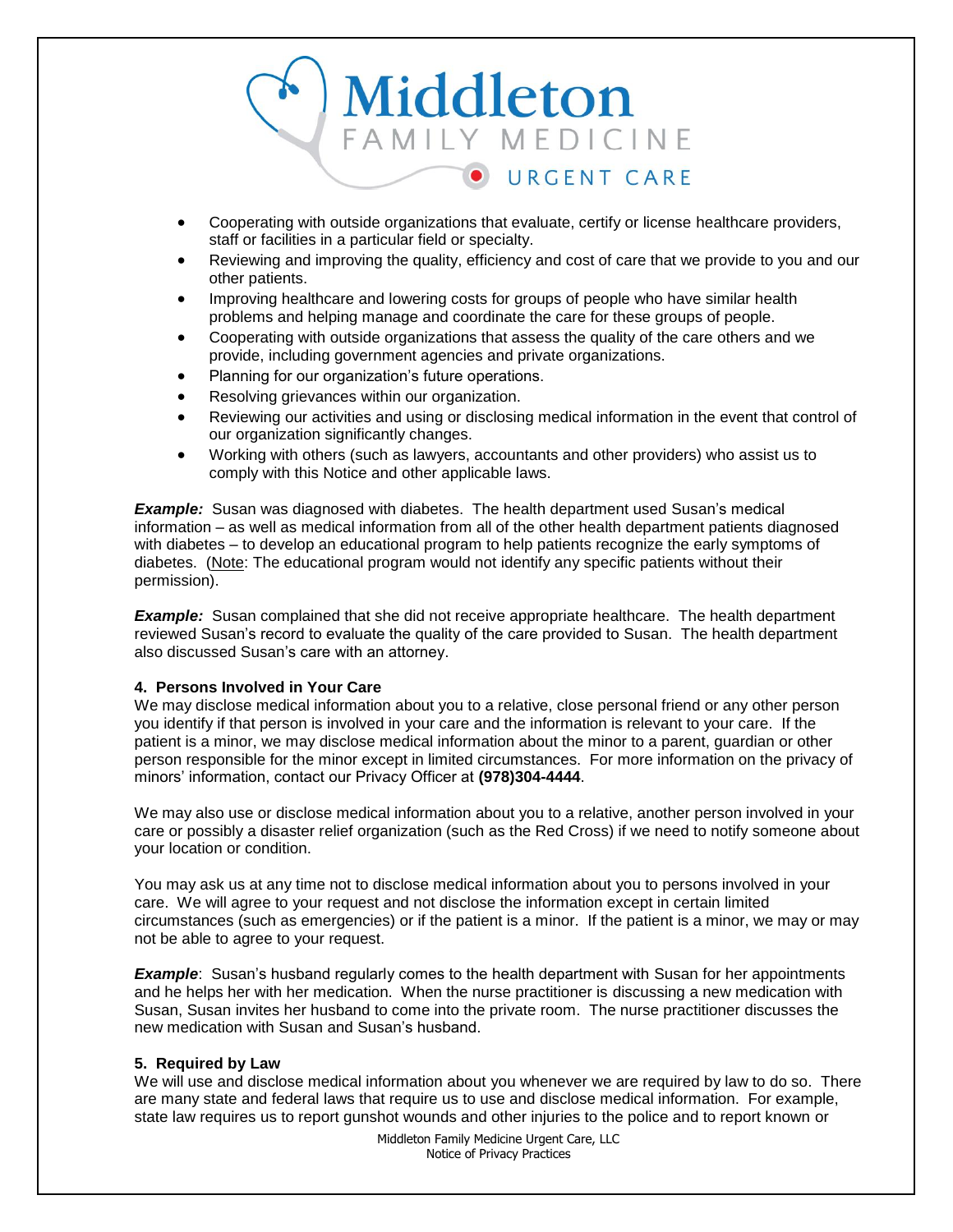

suspected child abuse or neglect to the Department of Social Services. We will comply with those state laws and with all other applicable laws.

# **6. National Priority Uses and Disclosures**

When permitted by law, we may use or disclose medical information about you without your permission for various activities that are recognized as "national priorities." In other words, the government has determined that under certain circumstances (described below), it is so important to disclose medical information that it is acceptable to disclose medical information without the individual's permission. We will only disclose medical information about you in the following circumstances when we are permitted to do so by law. Below are brief descriptions of the "national priority" activities recognized by law. For more information on these types of disclosures, contact our Privacy Officer at **(978)304-4444**.

- **Threat to health or safety:** We may use or disclose medical information about you if we believe it is necessary to prevent or lessen a serious threat to health or safety.
- **Public health activities:** We may use or disclose medical information about you for public health activities. Public health activities require the use of medical information for various activities, including, but not limited to, activities related to investigating diseases, reporting child abuse and neglect, monitoring drugs or devices regulated by the Food and Drug Administration, and monitoring work-related illnesses or injuries. For example, if you have been exposed to a communicable disease (such as a sexually transmitted disease), we may report it to the State and take other actions to prevent the spread of the disease.
- **Abuse, neglect or domestic violence:** We may disclose medical information about you to a government authority (such as the Department of Social Services) if you are an adult and we reasonably believe that you may be a victim of abuse, neglect or domestic violence.
- **Health oversight activities:** We may disclose medical information about you to a health oversight agency – which is basically an agency responsible for overseeing the healthcare system or certain government programs. For example, a government agency may request information from us while they are investigating possible insurance fraud.
- **Court proceedings:** We may disclose medical information about you to a court or an officer of the court (such as an attorney). For example, we would disclose medical information about you to a court if a judge orders us to do so.
- **Law enforcement:** We may disclose medical information about you to a law enforcement official for specific law enforcement purposes. For example, we may disclose limited medical information about you to a police officer if the officer needs the information to help find or identify a missing person.
- **Coroners and others:** We may disclose medical information about you to a coroner, medical examiner, or funeral director or to organizations that help with organ, eye and tissue transplants.
- **Workers' compensation:** We may disclose medical information about you in order to comply with workers' compensation laws.
- **Research organizations:** We may use or disclose medical information about you to research organizations if the organization has satisfied certain conditions about protecting the privacy of medical information.
- **Certain government functions:** We may use or disclose medical information about you for certain government functions, including but not limited to military and veterans' activities and national security and intelligence activities. We may also use or disclose medical information about you to a correctional institution in some circumstances.

# **7. Authorizations**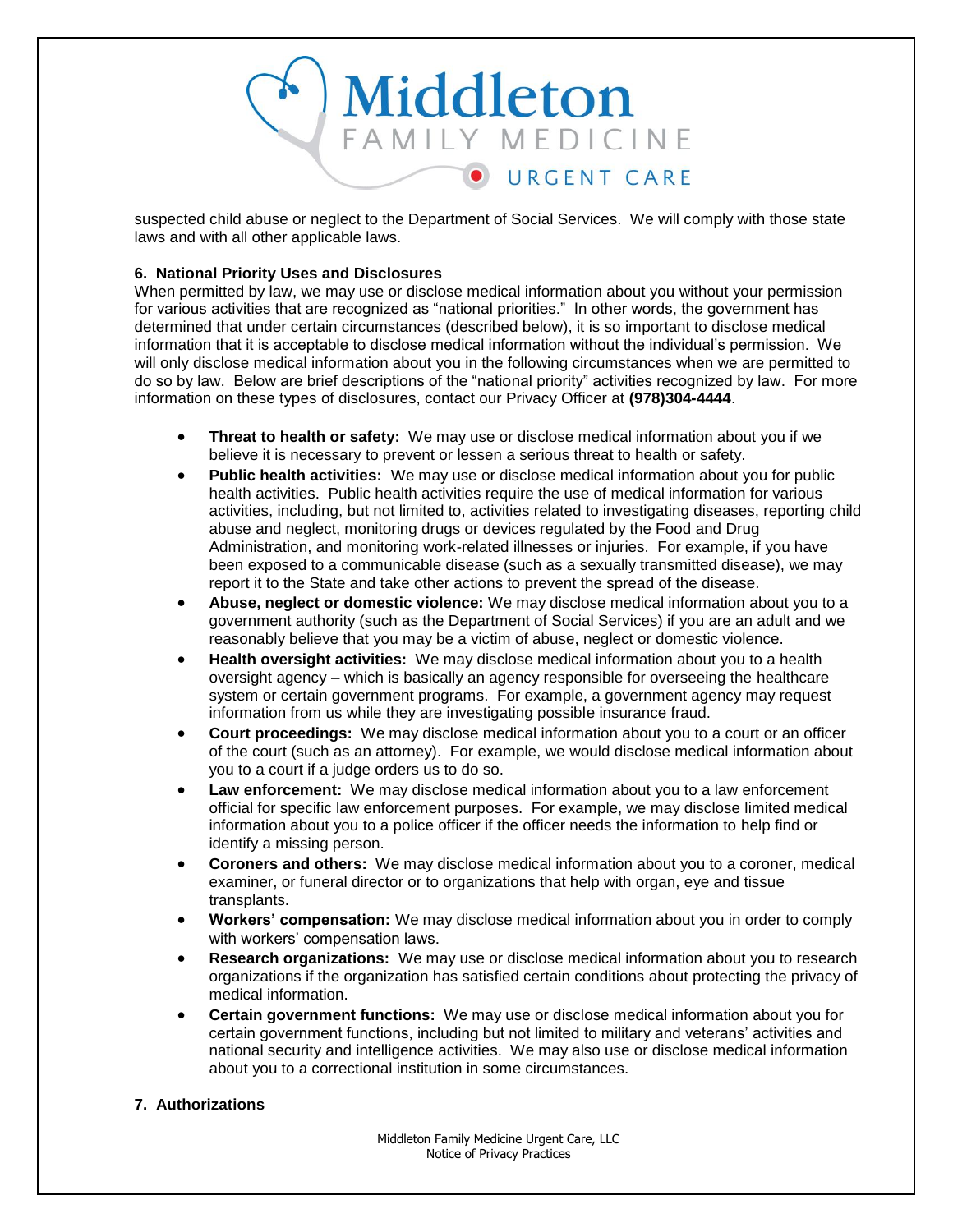

Other than the uses and disclosures described above (#1-6), we will not use or disclose medical information about you without the "authorization" – or signed permission – of you or your personal representative. In some instances, we may wish to use or disclose medical information about you and we may contact you to ask you to sign an authorization form. In other instances, you may contact us to ask us to disclose medical information and we will ask you to sign an authorization form.

If you sign a written authorization allowing us to disclose medical information about you, you may later revoke (or cancel) your authorization in writing (except in very limited circumstances related to obtaining insurance coverage). If you would like to revoke your authorization, you may write us a letter revoking your authorization or fill out an Authorization Revocation Form. Authorization Revocation Forms are available from our Privacy Officer. If you revoke your authorization, we will follow your instructions except to the extent that we have already relied upon your authorization and taken some action.

The following uses and disclosures of medical information about you will only be made with your authorization (signed permission):

- $\Box$  Uses and disclosures for marketing purposes.
- Uses and disclosures that constitute the sales of medical information about you.
- $\Box$  Most uses and disclosures of psychotherapy notes, if we maintain psychotherapy notes.
- $\Box$  Any other uses and disclosures not described in this Notice.

# **YOU HAVE RIGHTS WITH RESPECT**

# **TO MEDICAL INFORMATION ABOUT YOU**

You have several rights with respect to medical information about you. This section of the Notice will briefly mention each of these rights. If you would like to know more about your rights, please contact our Privacy Officer at **(978)304-4444**.

# **1. Right to a Copy of This Notice**

You have a right to have a paper copy of our Notice of Privacy Practices at any time. In addition, a copy of this Notice will always be posted in our waiting area. If you would like to have a copy of our Notice, ask the receptionist for a copy or contact our Privacy Officer at **(978)304-4444**.

# **2. Right of Access to Inspect and Copy**

You have the right to inspect (which means see or review) and receive a copy of medical information about you that we maintain in certain groups of records. If we maintain your medical records in an Electronic Health Record (EHR) system, you may obtain an electronic copy of your medical records. You may also instruct us in writing to send an electronic copy of your medical records to a third party. If you would like to inspect or receive a copy of medical information about you, you must provide us with a request in writing. You may write us a letter requesting access or fill out an **Access Request Form**. Access Request Forms are available from our Privacy Officer.

We may deny your request in certain circumstances. If we deny your request, we will explain our reason for doing so in writing. We will also inform you in writing if you have the right to have our decision reviewed by another person.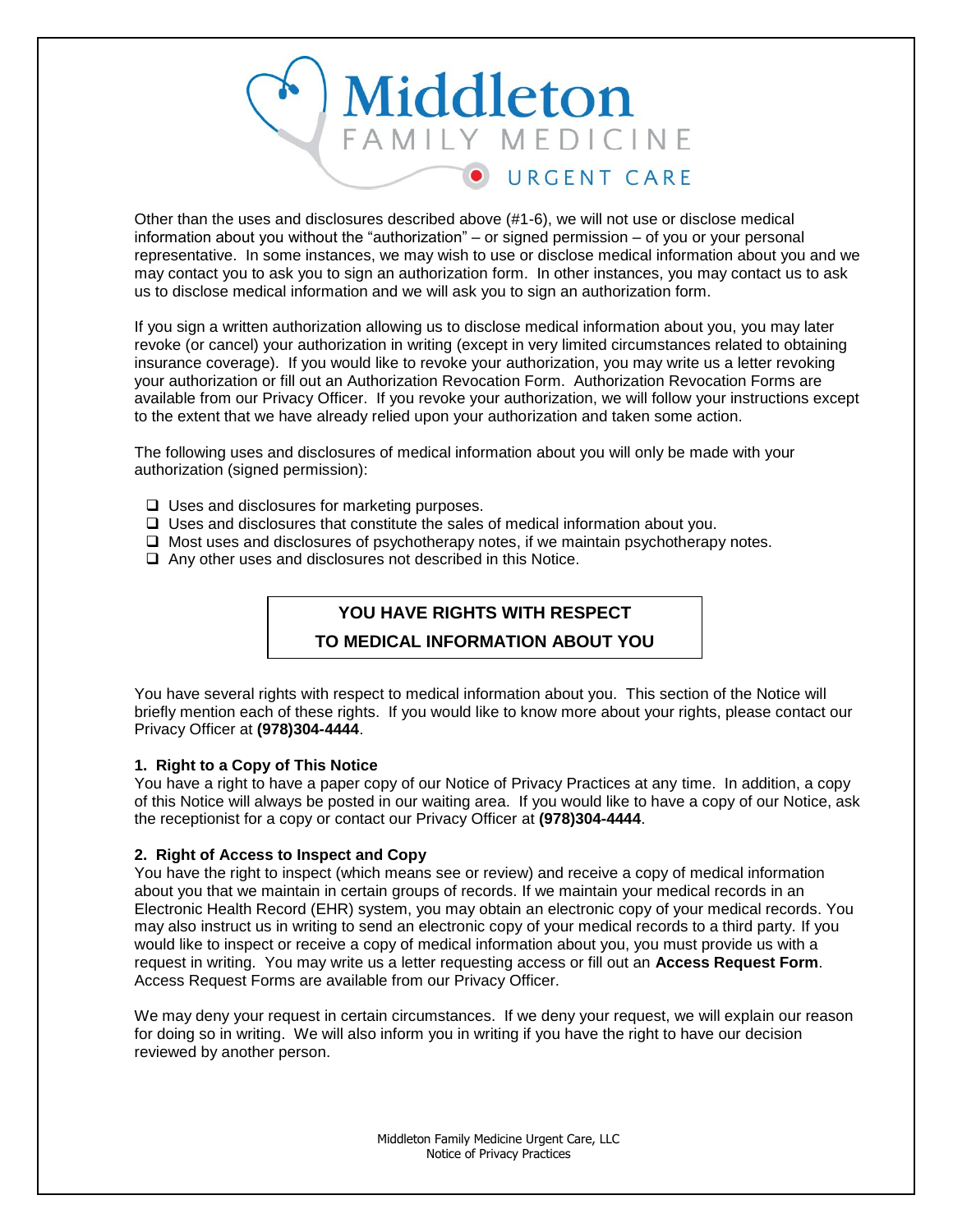

If you would like a copy of the medical information about you, we will charge you a fee to cover the costs of the copy. Our fees for electronic copies of your medical records will be limited to the direct labor costs associated with fulfilling your request.

We may be able to provide you with a summary or explanation of the information. Contact our Privacy Officer for more information on these services and any possible additional fees.

# **3. Right to Have Medical Information Amended**

You have the right to have us amend (which means correct or supplement) medical information about you that we maintain in certain groups of records. If you believe that we have information that is either inaccurate or incomplete, we may amend the information to indicate the problem and notify others who have copies of the inaccurate or incomplete information. If you would like us to amend information, you must provide us with a request in writing and explain why you would like us to amend the information. You may either write us a letter requesting an amendment or fill out an **Amendment Request Form**. Amendment Request Forms are available from our Privacy Officer.

We may deny your request in certain circumstances. If we deny your request, we will explain our reason for doing so in writing. You will have the opportunity to send us a statement explaining why you disagree with our decision to deny your amendment request and we will share your statement whenever we disclose the information in the future.

# **4. Right to an Accounting of Disclosures We Have Made**

You have the right to receive an accounting (which means a detailed listing) of disclosures that we have made for the previous six (6) years. If you would like to receive an accounting, you may send us a letter requesting an accounting, fill out an **Accounting Request Form**, or contact our Privacy Officer. Accounting Request Forms are available from our Privacy Officer.

The accounting will not include several types of disclosures, including disclosures for treatment, payment or healthcare operations. If we maintain your medical records in an Electronic Health Record (EHR) system, you may request that include disclosures for treatment, payment or healthcare operations. The accounting will also not include disclosures made prior to April 14, 2003.

If you request an accounting more than once every twelve (12) months, we may charge you a fee to cover the costs of preparing the accounting.

# **5. Right to Request Restrictions on Uses and Disclosures**

You have the right to request that we limit the use and disclosure of medical information about you for treatment, payment and healthcare operations. Under federal law, we must agree to your request and comply with your requested restriction(s) if:

- 1. Except as otherwise required by law, the disclosure is to a health plan for purpose of carrying out payment of healthcare operations (and is not for purposes of carrying out treatment); and,
- 2. The medical information pertains solely to a healthcare item or service for which the healthcare provided involved has been paid out-of-pocket in full.

Once we agree to your request, we must follow your restrictions (except if the information is necessary for emergency treatment). You may cancel the restrictions at any time. In addition, we may cancel a restriction at any time as long as we notify you of the cancellation and continue to apply the restriction to information collected before the cancellation.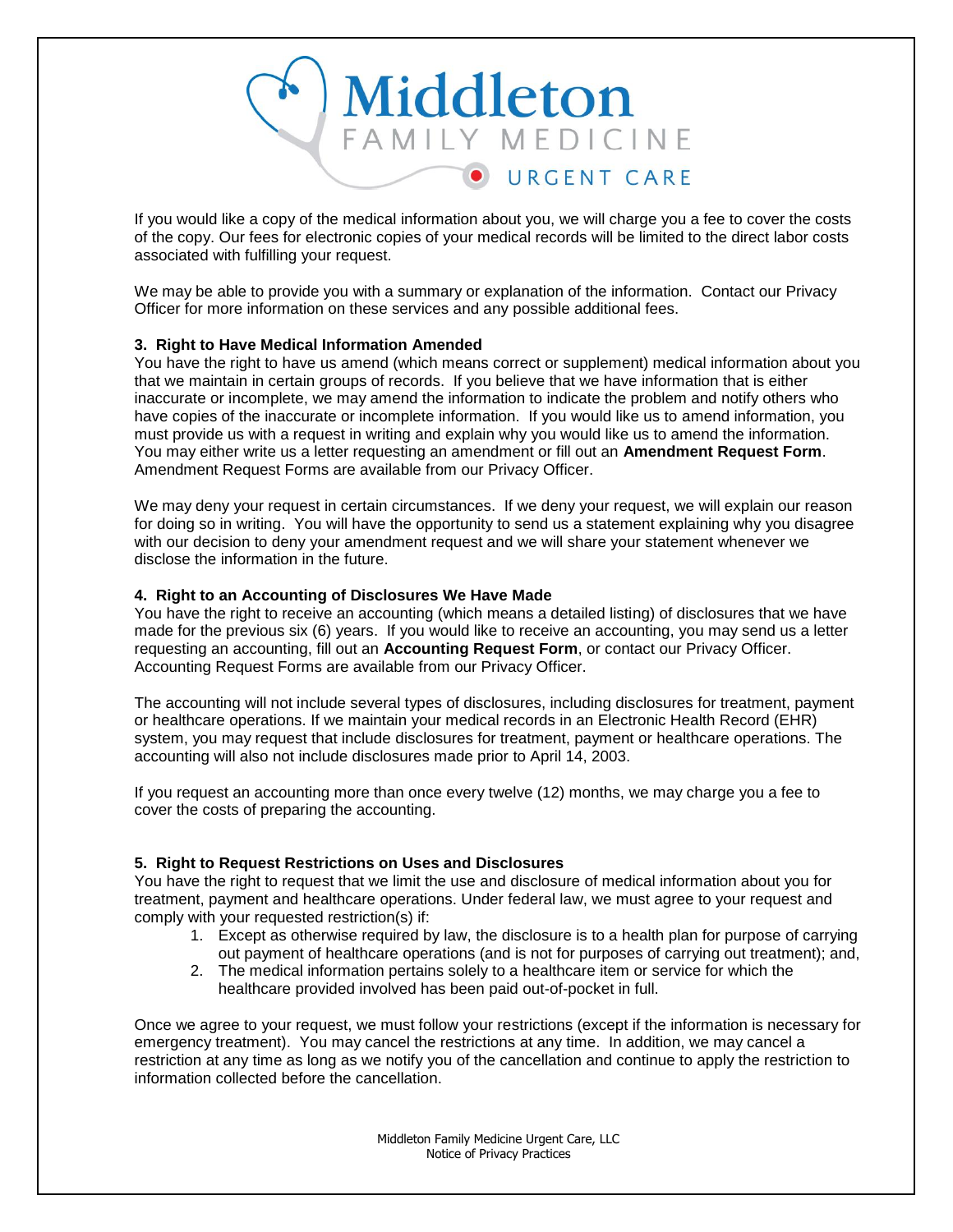

You also have the right to request that we restrict disclosures of your medical information and healthcare treatment(s) to a health plan (health insurer) or other party, when that information relates solely to a healthcare item or service for which you, or another person on your behalf (other than a health plan), has paid us for in full. Once you have requested such restriction(s), and your payment in full has been received, we must follow your restriction(s).

# **6. Right to Request an Alternative Method of Contact**

You have the right to request to be contacted at a different location or by a different method. For example, you may prefer to have all written information mailed to your work address rather than to your home address.

We will agree to any reasonable request for alternative methods of contact. If you would like to request an alternative method of contact, you must provide us with a request in writing. You may write us a letter or fill out an **Alternative Contact Request Form**. Alternative Contact Request Forms are available from our Privacy Officer.

# **7. Right to Notification if a Breach of Your Medical Information Occurs**

You also have the right to be notified in the event of a breach of medical information about you. If a breach of your medical information occurs and if that information is unsecured (not encrypted), we will notify you promptly with the following information:

- $\Box$  A brief description of what happened;
- $\Box$  A description of the health information that was involved;
- $\Box$  Recommended steps you can take to protect yourself from harm;
- $\Box$  What steps we are taking in response to the breach; and,
- $\Box$  Contact procedures so you can obtain further information.

# **8. Right to Opt-Out of Fundraising Communications**

If we conduct fundraising and we use communications like the U.S. Postal Service or electronic email for fundraising, you have the right to opt-out of receiving such communications from us. Please contact our Privacy Officer to opt-out of fundraising communications if you chose to do so.

# **YOU MAY FILE A COMPLAINT ABOUT OUR PRIVACY PRACTICES**

If you believe that your privacy rights have been violated or if you are dissatisfied with our privacy policies or procedures, you may file a written complaint either with us or with the federal government.

# **We will not take any action against you or change our treatment of you in any way if you file a complaint.**

To file a written complaint with us, you may bring your complaint directly to our Privacy Officer, or you may mail it to the following address: